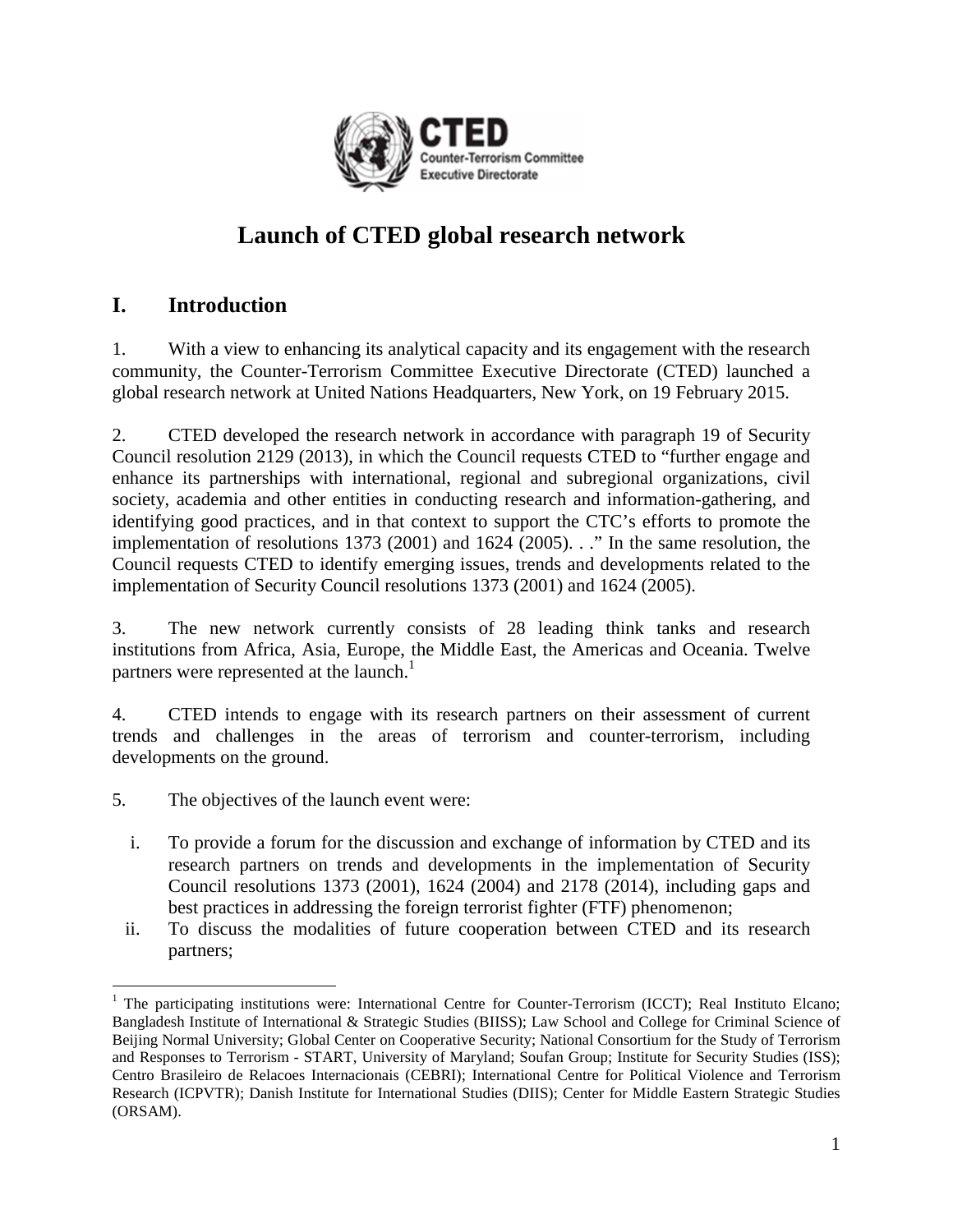- iii. To raise awareness of the work of the Counter-Terrorism Committee and CTED to engage with the academic and research communities on the implementation of the above resolutions;
- iv. To encourage further research on key issues relevant to the work of the Committee and CTED.

6. The discussions focused on the FTF phenomenon. The participating institutions provided their insights and analysis, not only on the nature of the threat but, more importantly, on key vulnerabilities and shortcomings in Member States' responses. They also recommended possible best practices.

7. The outcomes of the meeting will inform the Executive Directorate's work in support of the Committee pursuant to paragraph 24 of resolution 2178 (2014) on identifying principal gaps that may hinder States' abilities to stem the flow of FTFs, as well as good practices in stemming their flow.

## **II. Main recommendations**

- 8. The participants made the following recommendations:
	- **Early-warning indicators:** Develop indicators of FTF radicalization to enhance early-warning mechanisms (including family, community and State authorities).
	- **Tailored CVE approaches:** Develop more tailored, context-specific approaches to CVE, including tailored counter-messages, de-radicalization, and reintegration programmes, to take into account both the broad spectrum of FTF profiles, differing national and local contexts, and the various stages of the radicalization process.
	- **Gender-sensitive approaches:** Encourage further research into the reasons why terrorist propaganda resonated with certain individuals, including women, and develop targeted responses and counter-narratives.
	- **De-radicalization of returnees:** Policies and programmes aimed at returning FTFs should pursue the following objectives, as appropriate: (i) intelligence-gathering; (ii) de-radicalization and reintegration; (iii) provision of support to victims of crime; (iv) provision of support to those suffering from trauma and other mental health issues.
	- **Evaluation of best practices:** Increase evidence-based research and evaluation of best practices in order to assess the impact of counter-terrorism measures and inform the design of future policies.
	- **Information-sharing:** Improve the sharing of information among research institutions, State authorities, and international and regional organizations to generate more accurate data to be fed into research and analysis.
	- **Role of the Committee and CTED:** The Committee and CTED can support researchers in their work by providing a forum for dialogue and for the collection of research intended to inform policymaking. Decisions about funding and support for training and capacity-building projects should take into account research findings on the quality and effectiveness of such programmes.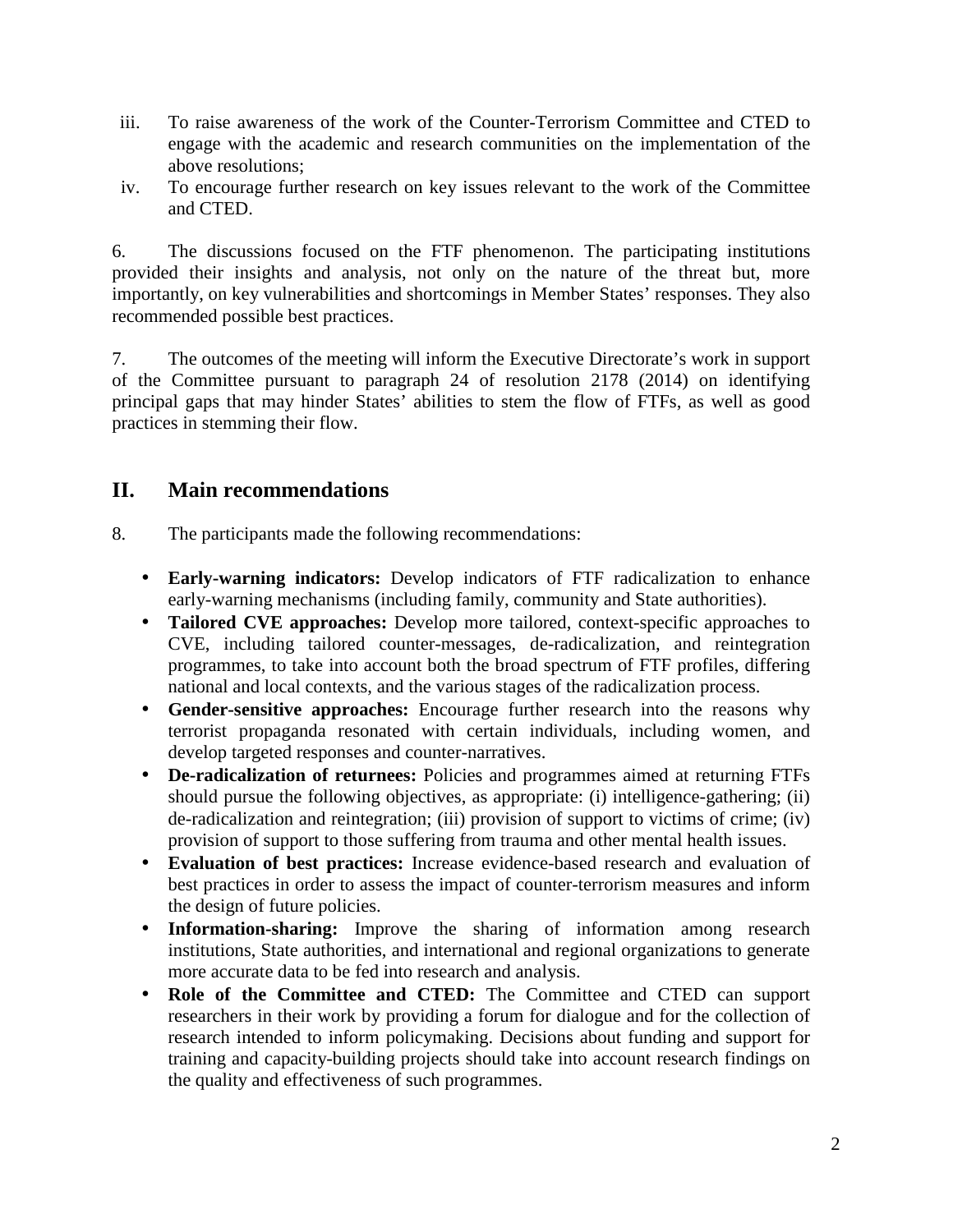# **III. Summary of discussions**

#### *Motivations and drivers*

9. Participants noted that research and analysis of the FTF phenomenon continued to be hindered by a scarcity of reliable information on, inter alia, demographics, radicalization and mobilization pathways, and the number of returnees. Moreover, information-sharing by Government agencies and researchers remained limited. Some data had been collected for specific studies, but small sample sizes made it difficult to draw generalizable conclusions about the motivations and drivers of FTFs. A further problem in analysing drivers was that there were multiple levels from which variables could be derived and it was difficult to combine them into a single explanatory framework.

10. **At the individual level,** it was not possible to develop a profile of a "typical FTF". A wide range of factors could contribute to radicalization at the individual level, including social and kinship relationships, socio-economic grievances, lack of a national identity and belonging, feelings of alienation, marginalization and discrimination, low levels of education, and the lure of Jihadist ideology. Some individuals appeared to have been motivated by genuine humanitarian concerns, especially concerning the current situation in Syria. A further complicating factor was that motivations often changed over time.

11. **At the community level**, resilience to radicalization and violent extremism depended on a wide range of factors. For example, second- and third-generation Muslim immigrants living in the West were particularly susceptible to the process of radicalization. Differences in radicalization patterns between first-generation Muslim immigrants, on the one hand, and second- and third-generation Muslim immigrants, on the other, appeared to explain much of the variation in the number of FTFs across European countries.

12. **At the State level,** social inequality, political exclusion, injustice, and corruption played important roles. However, the conditions conducive to radicalization at the State level varied across case studies. In certain countries, economic grievances played an important role. Salaries paid by terrorist groups were therefore an important incentive for potential recruits. Other country case studies, however, had found that the economic and financial dimension played no significant role. A State's response to terrorism could itself have a radicalizing impact (e.g., disproportionate use of force by security forces during counterterrorism operations or perceived discrimination through the profiling of certain religious minorities by the authorities). States were obliged to respect human rights in the enforcement of counter-terrorism measures. Repressive measures such as sanctions, criminalization, the enhancement of security forces' powers and resources, etc., could have adverse effects if they were perceived as disproportionate. The legitimacy and credibility of such measures were undermined in consequence. Certain repressive measures were necessary, but such measures tended to address symptoms, rather than root causes.

13. In light of the above, it was concluded that the drivers of violent extremism and radicalization were multiple and context-specific. Researchers should therefore isolate causes by breaking down the radicalization process into smaller conceptual elements in order to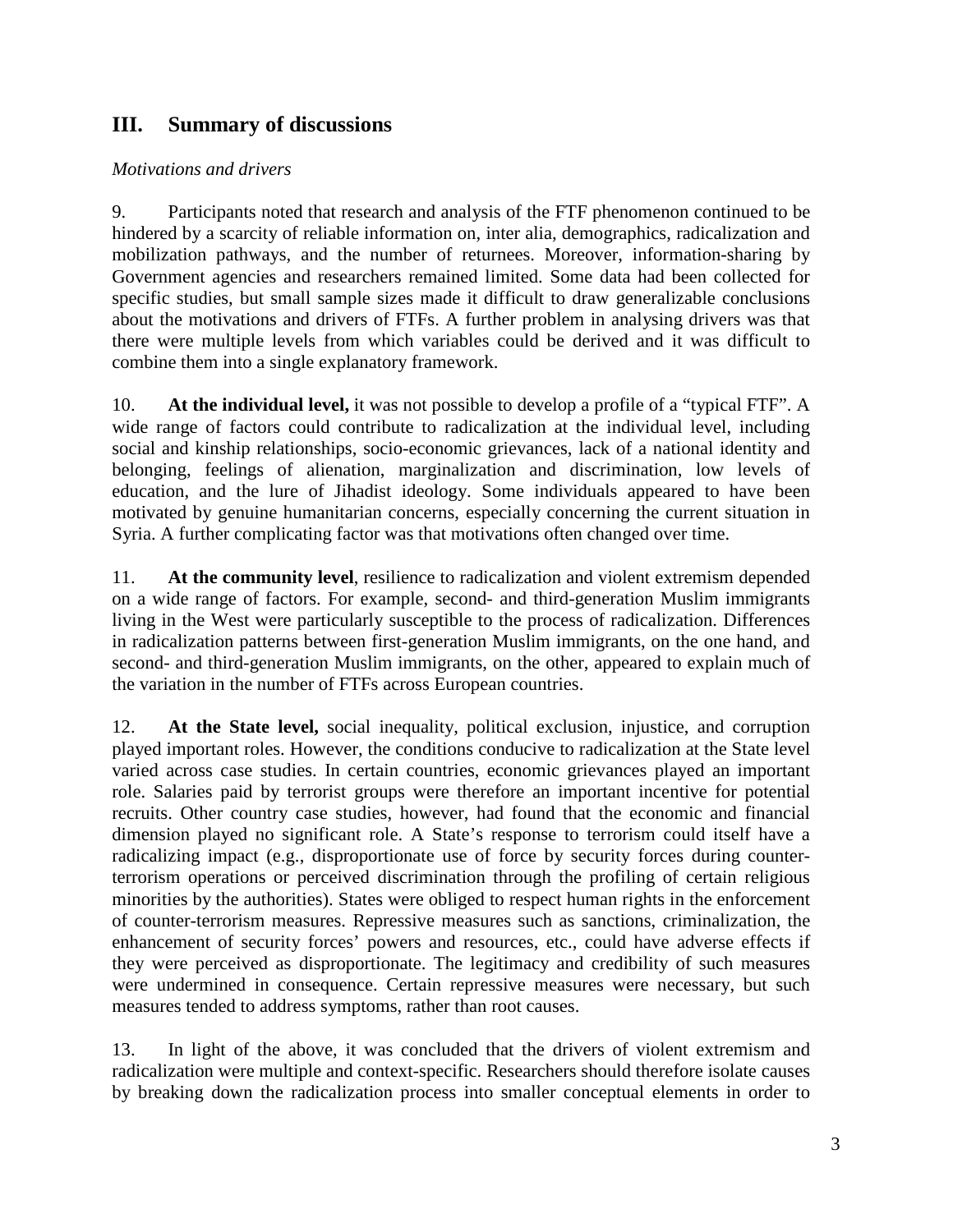gain a better understanding of the dynamic processes that might lead to violent extremism and terrorism. This would also facilitate the development of recommendations for tailored interventions at various stages of the radicalization process. In order to carry out such nuanced analysis, researchers required better access to data. The reluctance of Government agencies to share information constituted an obstacle in that regard.

## *Female FTFs*

14. The reasons for the increase in the number of **female FTFs** remained unclear. There was a need for more analysis of the threat they posed and the importance of targeting them in de-radicalization and countering violent extremism (CVE) programmes. Female FTFs might be attracted by the call for the creation of a "caliphate". The creation of a caliphate had not been a factor in previous conflicts (e.g., Afghanistan, the Balkans and Somalia), which had not attracted a significant number of women. The Islamic State in Iraq and the Levant (ISIL) lured individuals by offering them the opportunity to participate in a new society in which they could gain a sense of belonging and purpose. The promise of "blessings" to "caliphate mothers" (young women willing to marry a mujahidin and produce a child) was an example in that context. It was crucial to gain a greater understanding of the motivations and role of women so that **tailored counter-narratives for a female audience could be developed.**

## *Recruitment*

15. Even though ISIL had proven extremely adept at using social media and other modern communications technologies, the precise causal role of the Internet in the radicalization of vulnerable individuals and, in some cases, the recruitment of new members had not yet been established. The Internet might facilitate the process of radicalization, but was not the sole driver of the process. In most cases, recruitment occurred through face-toface interaction, following an initial encounter online. Moreover, many countries that had produced large numbers of FTFs offered limited Internet connectivity.

16. Not only were new social media platforms and "apps" a communications tool, they could also, under certain circumstances, constitute material support for terrorism, raising new challenges for existing legal frameworks.

17. Former veteran fighters were thought to play an important role in inspiring new recruits and facilitating their recruitment. Disengaged FTFs might not necessarily be deradicalized. They might continue to be involved in non-violent terrorist activities, whether in their home countries or in third countries. They might "lie low" for many years in the aftermath of one conflict, but then become "re-engaged" in a subsequent conflict, including by recruiting and facilitating the travel of new fighters. **There was therefore an important distinction to be made between disengagement and de-radicalization of FTFs**.

#### *Returnees*

18. Much of the debate around the threat posed by FTFs focused on their return to their countries of origin. Yet, little was known about returnees and their probable behaviour. It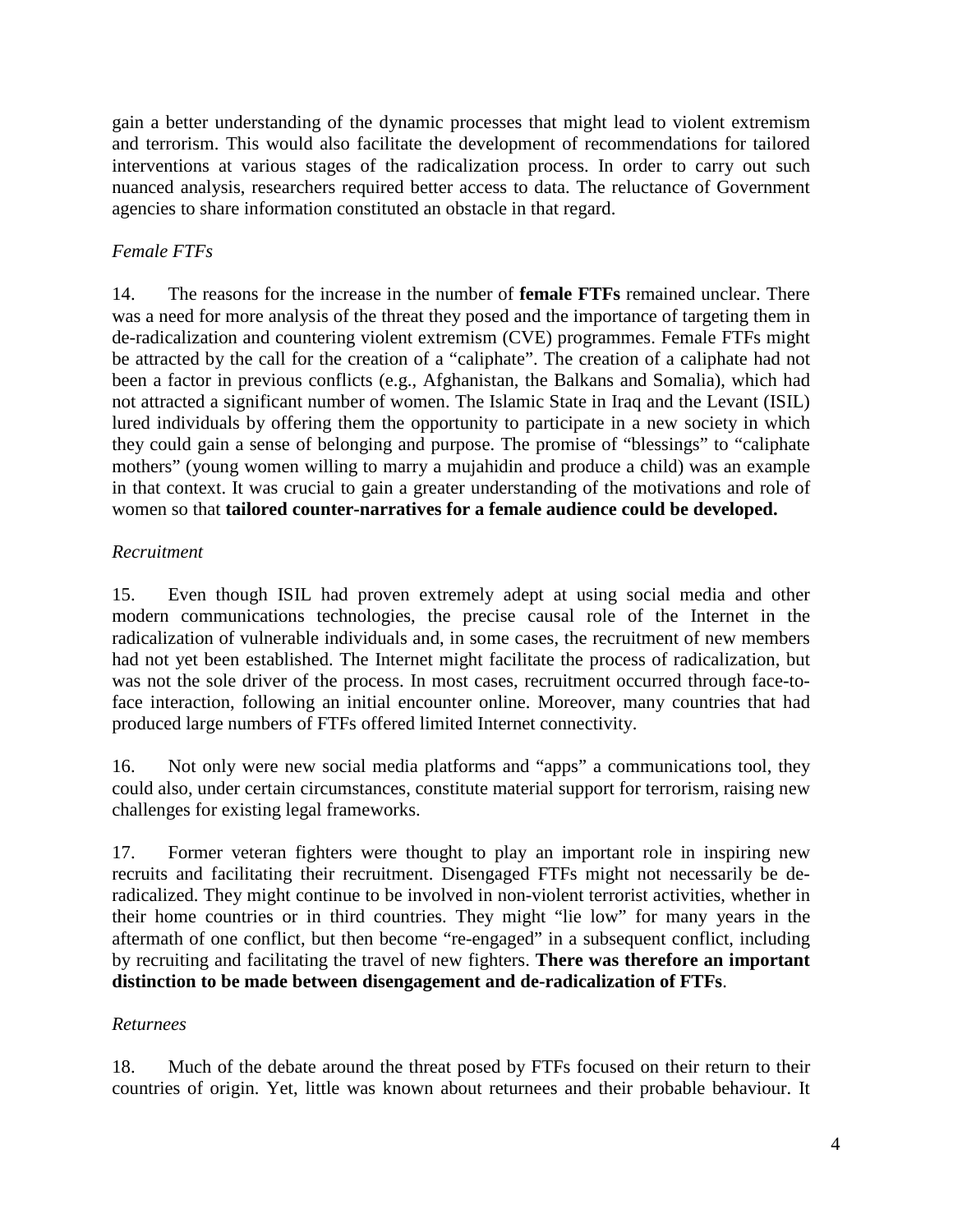was unclear how many were likely to return to their home countries (as opposed to remaining in conflict zones or travelling to third countries) and how likely they were to engage in terrorist activity upon their return.

19. Although much attention was currently being devoted to returnees in Europe, the available data on FTF numbers showed that most originated in States of the Middle East and North Africa (MENA) region. It was therefore important to consider scenarios in which large numbers of FTFs returned to these countries of origin or elected to go to third countries, including potentially other conflict zones, bringing with them their skills and networks and thus potentially changing the dynamics of those conflicts.

19. In order to strengthen the design and further development of de-radicalization projects and programming, it would be necessary to conduct empirical research aimed at understanding why individuals voluntarily disengaged from terrorist organizations.

21. It was important to develop robust and transparent partnerships with at-risk communities in order to be able to identify returnees, make accurate risk assessments, and prevent returnees from relapsing into extremism. Most FTFs who returned to their countries of origin would not become involved in domestic attacks. **Returnees were a valuable source of knowledge and information**. Programmes and policies concerning returnees must therefore take into account their importance as "intelligence assets". Another aim of cultivating a relationship with returnees, including through reintegration and rehabilitation programmes, was to **utilize their experience and credibility to persuade others not to become involved in terrorism.**

22. **Returnees might themselves have been victims of crimes** committed by terrorist groups in conflict zones. A clear example of this were teenage girls married off to fighters. It was therefore important to ensure that such sensitive scenarios are taken into account when developing policies regarding the treatment of returnees.

23. States responded to returning FTFs in accordance with their respective national legal frameworks and specific contexts. In one example, the Government handled returning FTFs and their reintegration not as a separate terrorism issue, but within the framework of existing crime-prevention policies. That model was based on a close partnership between the national security apparatus and civil society actors, and required a high level of trust. The returnees were vetted by the security services and informed that they were known to the Government. That approach had not only made the returnees a potential source of information, but also provided an opportunity to determine whether sufficient evidence was available to build a criminal case against the returnees (under the jurisdiction of the country concerned, travel to Syria did not in itself constitute a criminal offence).

## *Legal challenges in the prosecution of FTFs*

24. The prosecution of individuals who had taken part in, or were planning to take part in a conflict in a third country was a complex issue. It was extremely difficult to collect evidence showing that FTFs had fought alongside banned terrorist groups. Consequently, it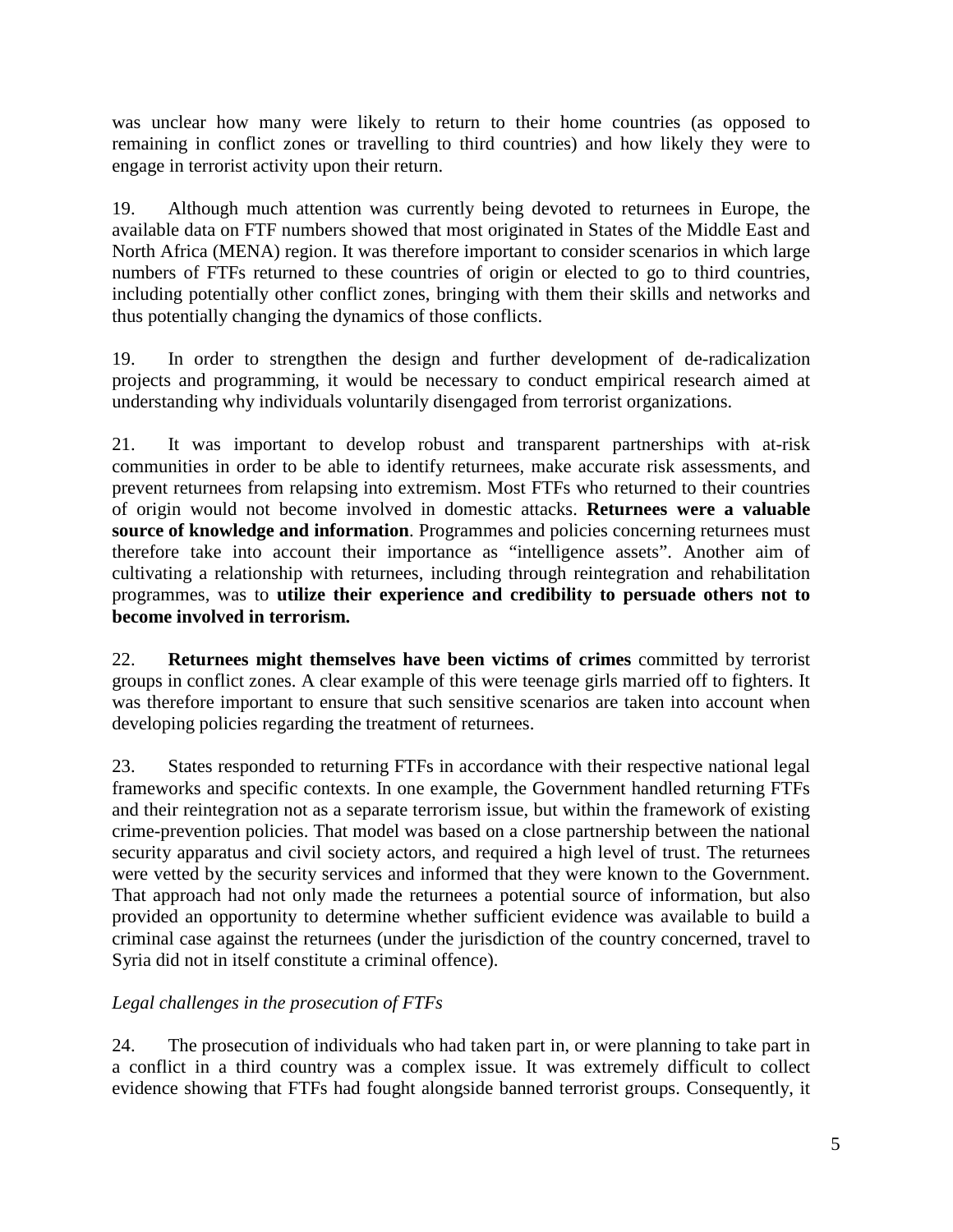was difficult to prove that any returnee had committed a crime. There was a need for law enforcement and intelligence agencies to strengthen exchange of information on criminal investigations, interdictions and prosecutions. States should also improve bilateral judicial cooperation in order to find, deny safe haven to, and bring to justice FTFs, on the basis of the principle of "extradite or prosecute", in accordance with international law.

#### *Role of civil society*

25. Civil society played an important role in preventing and countering violent extremism. Local actors were often better placed than centralized Government actors to identify the risks related to FTFs, provide "early-warning mechanisms", and take preventive action. However, Governments should avoid "securitizing" civil society and "outsourcing" their tasks to civil society actors. To do so was to delegitimize them, turn them into targets, and task them with duties for which they lacked the training, skills and resources.

#### *Evaluating best practices*

26. Recommendations on good practices (e.g., those developed by the Global Counterterrorism Forum (GCTF) and the Radicalization Awareness Network of the European Commission) provided valuable, albeit general, guidelines to policymakers. However, much more work was necessary to develop the right methodology and establish criteria for evaluating best practices and scrutinizing the impact and effectiveness of counterterrorism measures, including counter-narratives.

27. States used a wide range of good practices in addressing the problem of returnees. In making recommendations on ways to address the FTF phenomenon, it was important to bear in mind that, even though States could certainly learn lessons from one another, many measures were context-specific and might not be equally suitable (or indeed equally effective) when applied in a different country or context. Some measures that had proven particularly effective were suitable only in a context where there was a high level of trust in the security authorities, based on their democratic accountability and respect for the rule of law. The same was true of mental health care. Many returnees suffered from post-traumaticstress syndrome and other mental health conditions, yet not all States were in a position to provide them with adequate care.

## **IV. Conclusions**

28. The discussions not only provided new insights and perspectives on the FTF phenomenon, but also strengthened participants' understanding of knowledge gaps and areas in which further research was needed on this complex issue. CTED and its partner institutions agreed on a range of modalities for taking their cooperation forward. There will be regular information exchange, including within the framework of follow-up meetings between CTED and its research partners on other relevant counter-terrorism topics. The exchange of information will aim in particular to identify emerging terrorism trends and developments and promote the development of country and subregional counter-terrorism